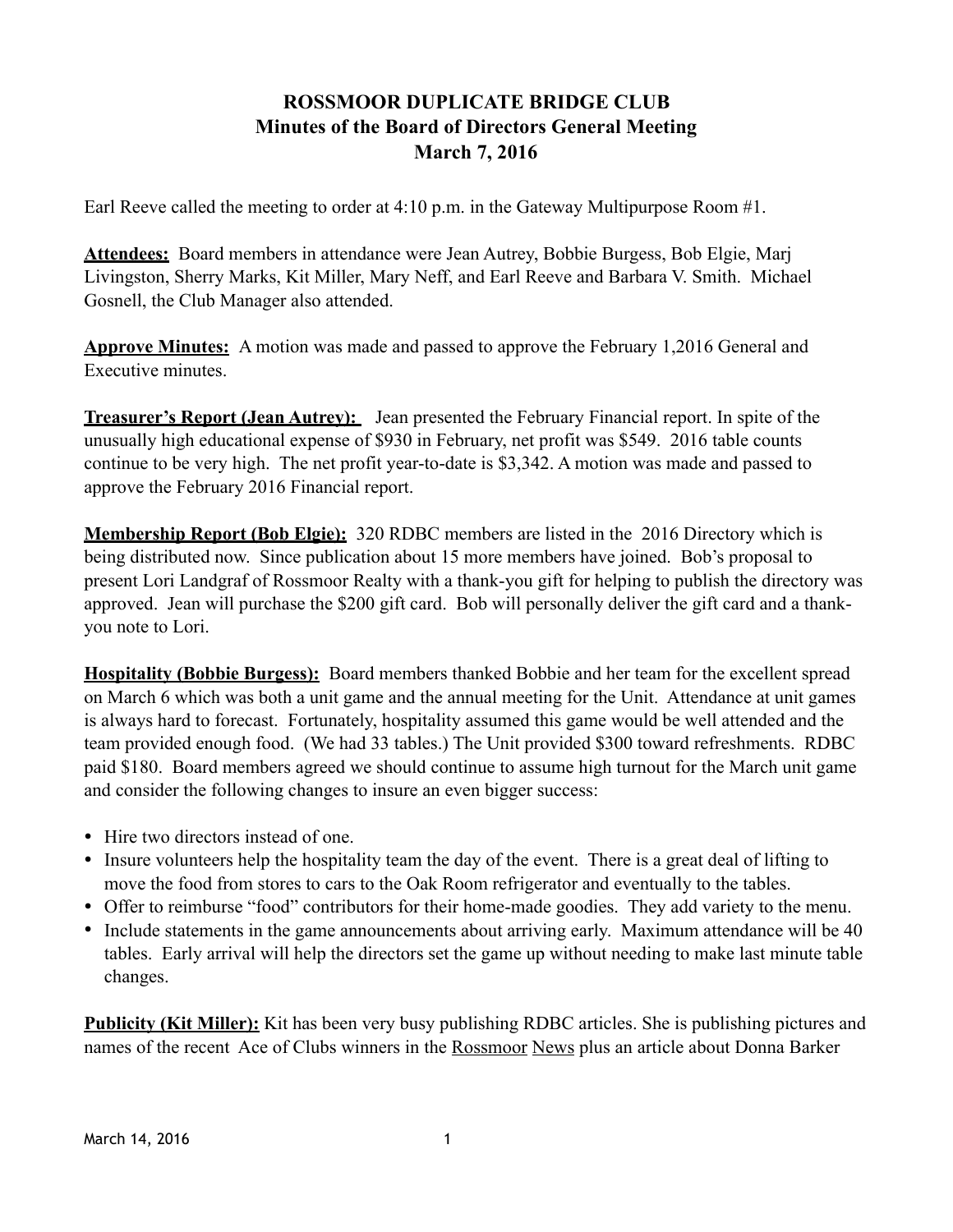## **ROSSMOOR DUPLICATE BRIDGE CLUB Minutes of the Board of Directors General Meeting March 7, 2016**

becoming a Ruby Life Master. The April Swiss Team game and the upcoming April classes will be communicated in the various venues.

**Club Manager's Report (Michael Gosnell):** Michael reviewed action items and discussed the following:

- **Adjustment to Number of Boards**  Last month's decision to prepare extra boards to accommodate increased attendance at the Monday and Tuesday games was a good decision. Michael recommended, based on current attendance, that we start making extra boards for Saturday games and no longer make extra boards for Tuesday's game. The Board endorsed the recommendation.
- **Retire Metal Boards**  A proposal was made and endorsed to replace all the metal boards with plastic boards. Michael will purchase 3 sets of plastic boards and retire the remaining metal boards.
- **Database Update** The new ACBLscore Version 8.01 was downloaded and installed. In the process the RDBC database was completely recovered to it's 2010 status.
- **Backup Antenna**  Michael will purchase a backup antenna for the bridge pads.
- **Expenditure Authority** A motion was made and passed to give the Club Manager expenditure authority up to \$250.
- **Educational Program** Pat and Kathleen will team teach Bridge Basic I starting April 11. Michael will teach Declarer Play beginning April 12. Marvin Suchman will teach "Principles of Winning Bridge" in the May/June timeframe. Priority registration and reduced tuition will be given to RDBC members for all classes. Class size is limited to a maximum of 7 tables. Barbara V. Smith will be the registrar.

**Old Business (Earl Reeve)** - The following 4 items were discussed:

- **Fall Sectional -** Jackie Zayac is the Unit 499 Sectional Chair. She will organize a meeting with the RDBC subcommittee sometime after the Reno Nationals to begin the planning.
- **Rossmoor Games**  Kit Miller proposed that RDBC participate in the 2016 Rossmoor games. RDBC game- days will be on Monday September 5 and 12. This year there will be an evening party in the Event Center instead of a lunch. The Board unanimously endorsed Kit's proposal. She will be the liaison to the Games Committee.
- **Get Together**  Kit reported on her research regarding a venue to host a RDBC Director get together with Board Members. Several alternatives were discussed. Board members will gather more data and discuss further next month.
- **Zero Tolerance Subcommittee Report** The Subcommittee presented their recommended revisions to the current ZT policy. The updated policy incorporates new ACBL procedures and stresses that there is no zero tolerance infraction if the director is not involved. It also empowers